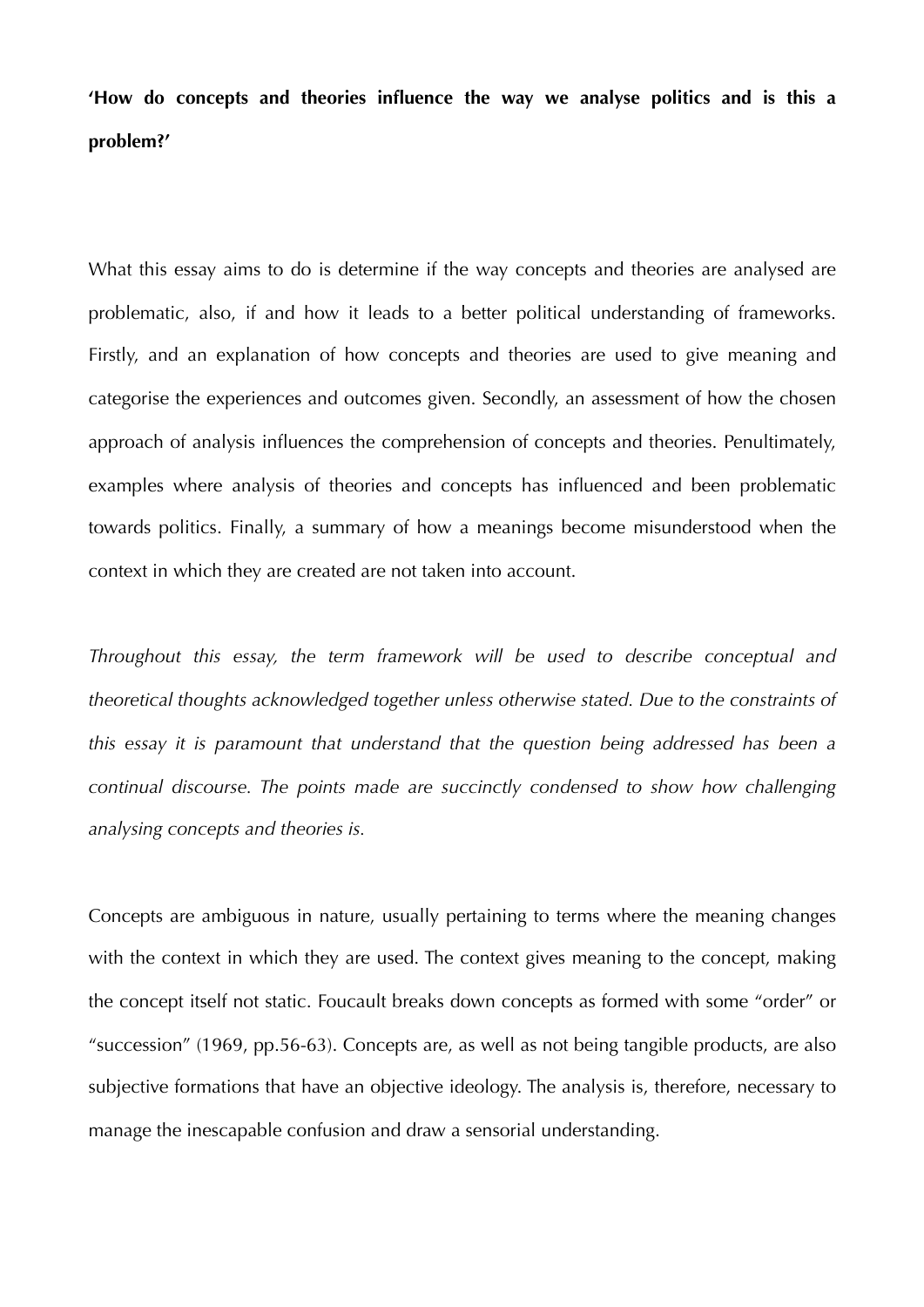Theories also give meaning but are based on principles rather than experiences, working as guidances when looking at the functions towards an objective. Much like concepts, theories include precepts that are adjustable in accordance to the realms in which it is used. Concepts and theories therefore inadvertently become interlinked in the analysis as they are used to put together a network of actions that form a framework. Rosenau articulates that the understanding of frameworks "theoretically" as being "the hardest of intellectual tasks" (1980, p. 26).

Frameworks, therefore, can be understood as being built using the multitude of approaches. That has the potential of creating an understanding of the interplaying relationship between concept, context, theory and method; a task that solemnly is undertaken because of the intricacies involved which make it something that makes cooperation and action mandatory but equally full of inevitable contestations. Gallie (1956) explains this analogously akin to a concept being a picture that meaning changes to depending on the observer.

The analysis allows for the flaws of a framework to be highlighted and assessed to determine the causality of the flaw and whether it is rectifiable. The analysis includes understanding the extent and relevance of it as well the useful contribution it makes. Because of the complexity that goes into the construction of a framework, the analysis usually requires attention that is parallel or greater. Because of the disagreement between what analysis has the most effectiveness, conclusions are built on misconstruction. The problem has the potential of having a misconstruction

This problem can cause the issue of binary translations; either or distinctions. These are unambiguous but also possibly misconstrued distinctions, which again is a chance for contestation. In welcoming these contestations, it allows for a previous perception of a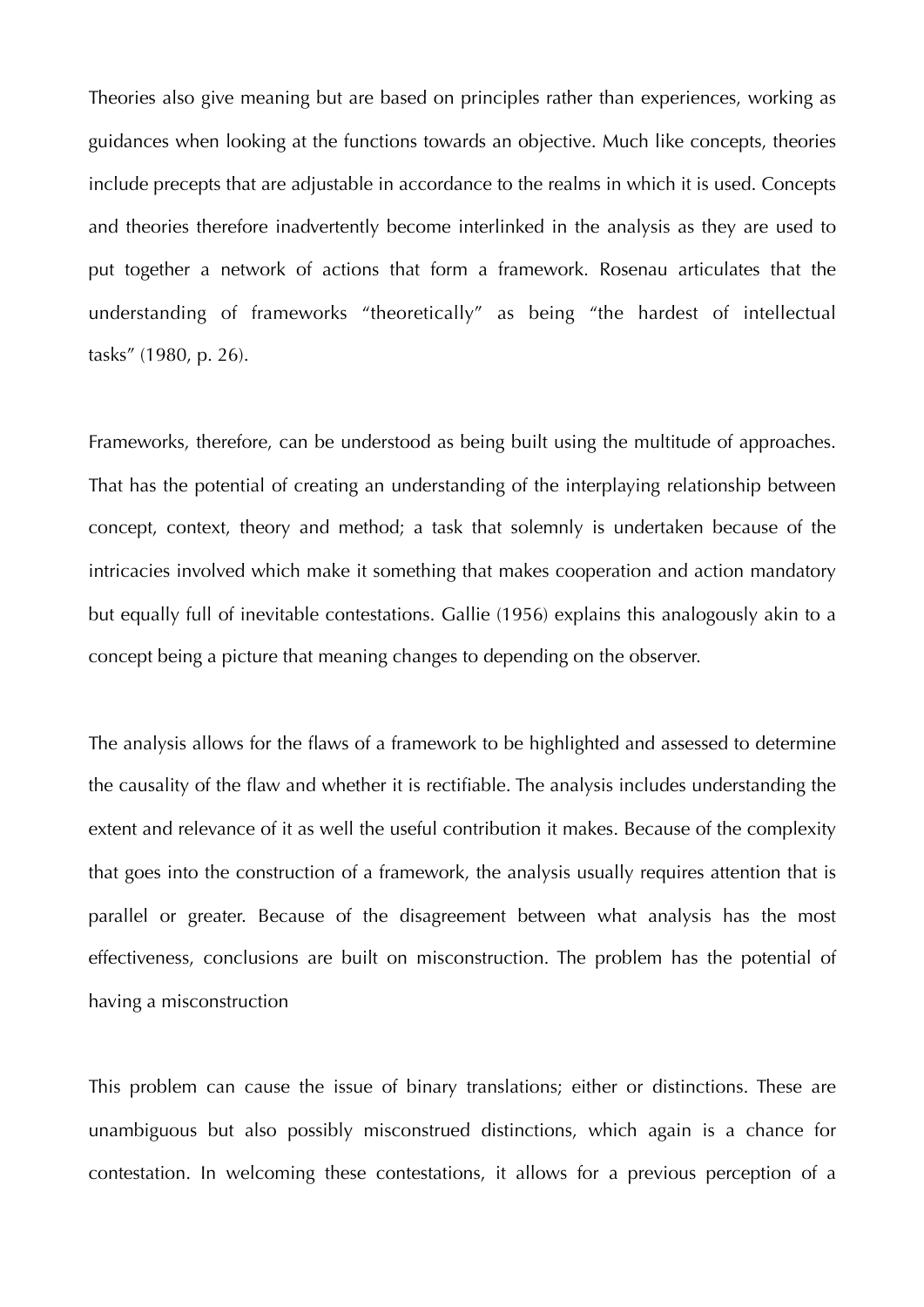framework to take on a different vision; expanding on the 'picture' described by Gallie and "can give us enlightenment of a much needed kind" (1956, pp.167-170), when viewed from another angle or distance. As a paradox, a misconstruction can cause hegemonic objectification. What is meant by this is the subjective distinction that works in favour of the perceiver's motivations. Waters (2012) captures these objectifications concerning how these motivations can have social implications that construct a framework that assimilates these binary distinctions into a preformed system of value sets that work to uphold the abstract representations of a concept/theory.

The different methods of analysis provide alternate conclusions that do not always coincide. What this can lead to is a messy and convoluted comprehension. Frameworks are then repeatedly analysed, in turn creating new concepts and theories. What this allows for are concepts being understood from multiple perspectives. The interpretation gives a contextual description that is unique depending on the analyser. They become formed by theorists with assumptions that are not always separated from their preconceived notions. As theories and concepts are cogs within the mechanisms of a theoretical framework, they inevitably are intertwined with each other, but connecting all approaches is complicated and conflicting while attempting to define and reach an objective.

The work of scholars can be used as an example of analysis causing confusion, but also giving clarity. Take for example the work Emile Durkheim. Durkheim's 'Divisions of Labour in Society' (1985) was formed from the understandings of different ideologies and methodical research. This involves understanding the economic function of modern society as well as the contradictory outcome of greater isolation and interdependence. According to an explanation given by Jones (1986, pp. 24-59) Durkheim analysed a cooperating society as not a synthetic construction, but an organic system that functions akin to the human body.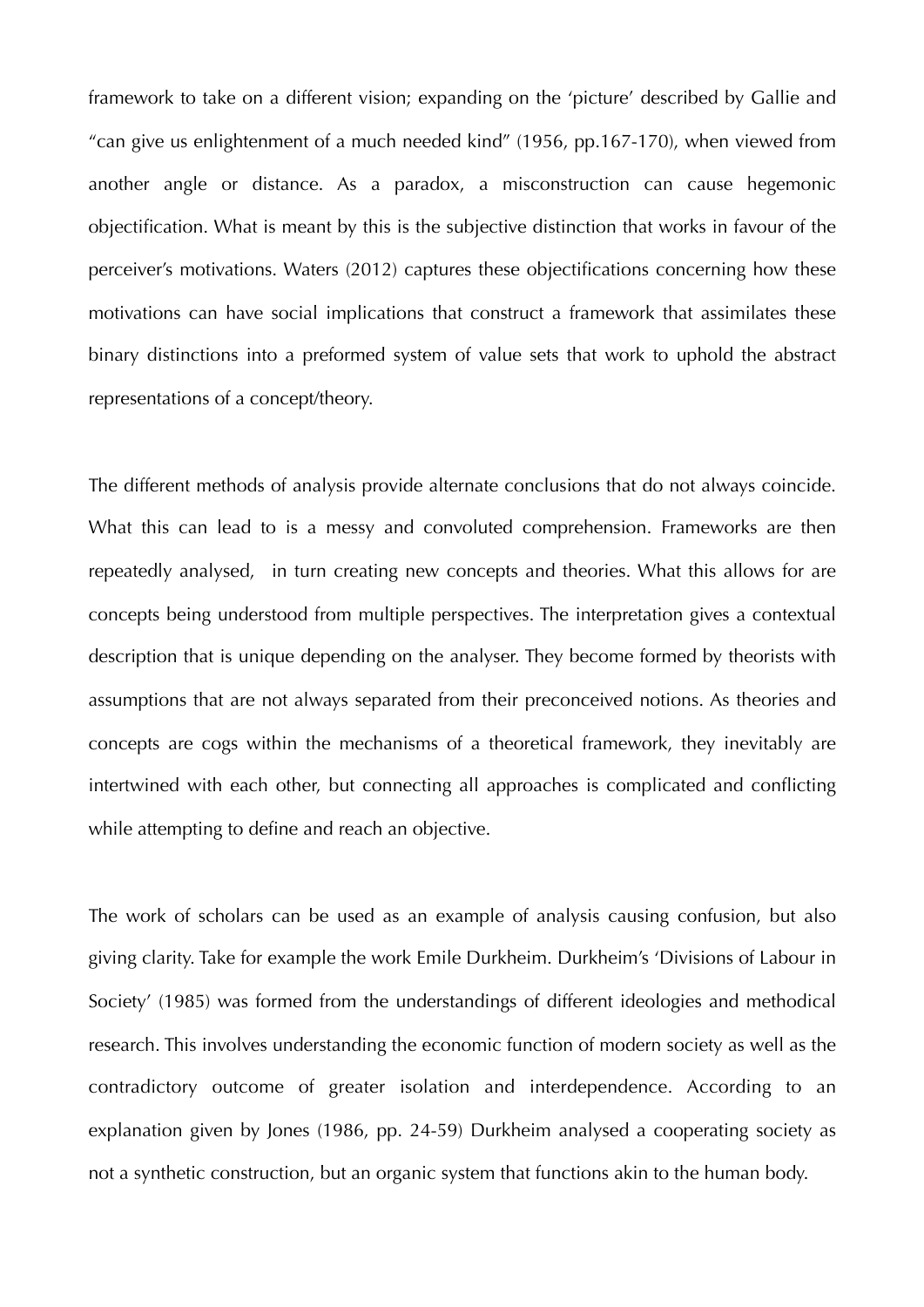This biological representation is intuitively abstruse and opposite of "mechanical" societies, described as "repressive". From this, an example is given of analysis having to be microscopic and macroscopic; looking reflexively at anatomical architecture and relaying that information onto a collective of individual bodies and institutions. The risk of running into contradictory conclusions is inescapable; the lens used for microscopic analysis offers up clarity on aspects implicit in the broad focus of the macroscopic, and vice versa.

Use the concept of the republic. A contemporary understanding of this concepts works on the assumption that the power is held the people and any representative is obliged to act with mindfulness of their representation. Wedeen explains how the same concept is identified differently depending on the "epistemological commitments" of the approach taken (2004, pp. 302-303). This concept is apparent in and used in conjunction with other concepts and ideas, such as democratic. The use of republic differs depending on the contexts the concept gets associated with. The overarching concept has not changed but the context within what gets included does.

Due to conceptual and theoretical frameworks being inexplicably intertwined contestation is inevitable. An analysis is necessary to draw clarity out of these abstract and universal innovations. Doing so gives a deterministic focus on an environment or situation of relevance. The reason for different approaches is to simplify a framework to understand the mechanisms involved in the framework's functioning, and also to observe where conflicting conclusions converge. This simplification can also be problematic as it constrains the realms in which a framework can function, and inhibits the possibility of understanding of clear focus with a broader scope.